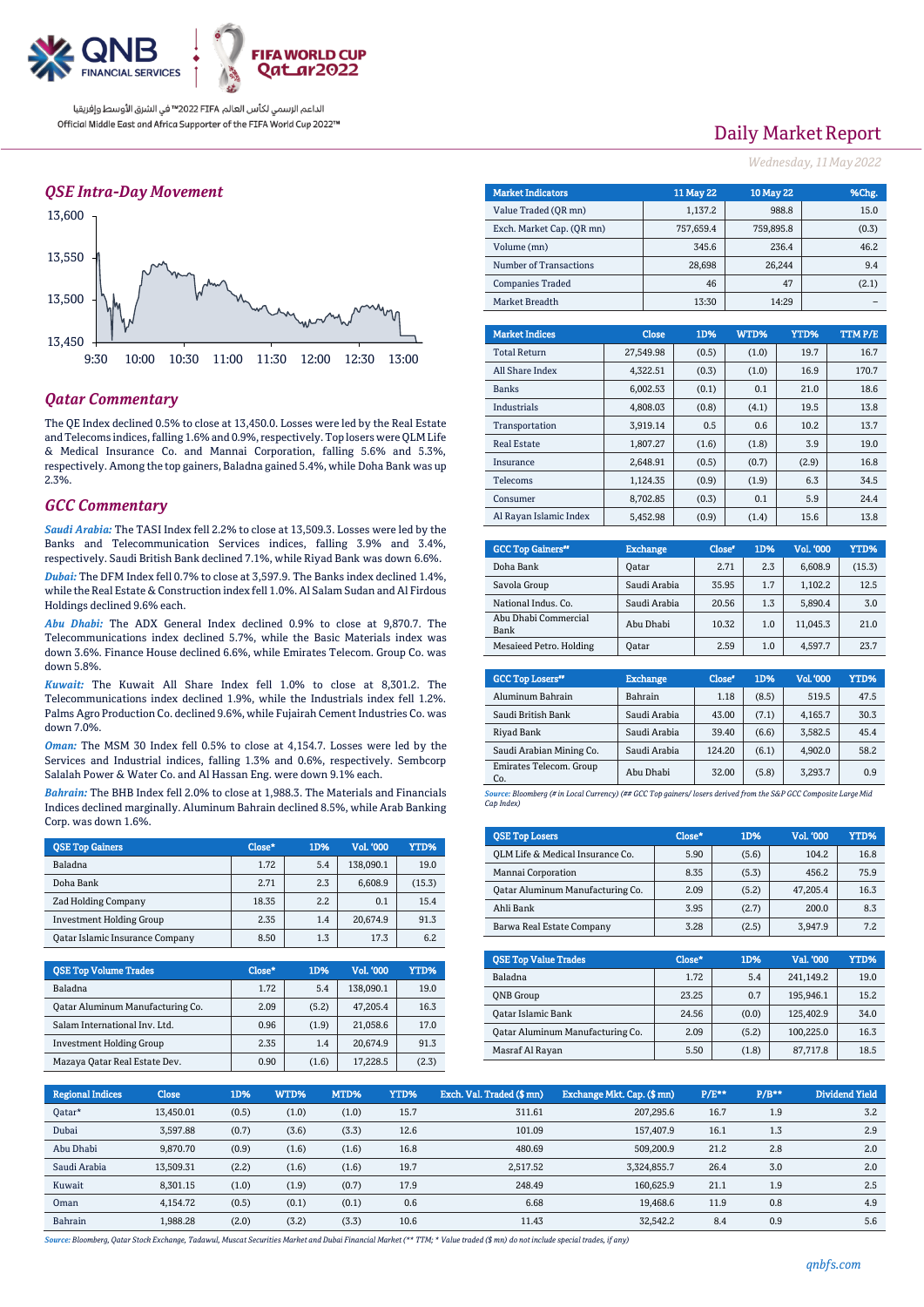

# Daily Market Report

#### *Wednesday, 11May2022*

#### *Qatar Market Commentary*

- The QE Index declined 0.5% to close at 13,450.0. The Real Estate and Telecoms indices led the losses. The index fell on the back of selling pressure from Qatari, GCC and Arab shareholders despite buying support from Foreign shareholders.
- QLM Life & Medical Insurance Co. and Mannai Corporation were the top losers, falling 5.6% and 5.3%, respectively. Among the top gainers, Baladna gained 5.4%, while Doha Bank was up 2.3%.
- Volume of shares traded on Tuesday rose by 46.2% to 345.6mn from 236.4mn on Monday. Further, as compared to the 30-day moving average of 235.7mn, volume for the day was 46.6% higher. Baladna and Qatar Aluminum Manufacturing Co. were the most active stocks, contributing 40.0% and 13.7% to the total volume, respectively.

| <b>Overall Activity</b>        | Buy %* | Sell %* | Net (QR)         |
|--------------------------------|--------|---------|------------------|
| Qatari Individuals             | 34.40% | 36.94%  | (28,810,156.8)   |
| <b>Oatari Institutions</b>     | 17.76% | 27.96%  | (115,996,040.9)  |
| Oatari                         | 52.16% | 64.89%  | (144.806.197.7)  |
| <b>GCC</b> Individuals         | 0.40%  | 0.24%   | 1,881,174.9      |
| <b>GCC</b> Institutions        | 1.59%  | 3.09%   | (17,071,449.5)   |
| GCC                            | 1.99%  | 3.33%   | (15, 190, 274.6) |
| Arab Individuals               | 9.66%  | 9.15%   | 5,857,931.9      |
| <b>Arab Institutions</b>       | 0.00%  | 1.29%   | (14,613,722.4)   |
| Arab                           | 9.67%  | 10.44%  | (8,755,790.5)    |
| <b>Foreigners Individuals</b>  | 3.72%  | 3.09%   | 7,084,999.1      |
| <b>Foreigners Institutions</b> | 32.47% | 18.25%  | 161,667,263.8    |
| <b>Foreigners</b>              | 36.18% | 21.34%  | 168,752,262.9    |

*Source: Qatar Stock Exchange (\*as a % of traded value)*

### *Earnings Releases*

#### Earnings Releases

| <b>Company</b>                                  | <b>Market</b> | Currency,  | Revenue<br>$(mn)$ 102022 | % Change<br>YoY | <b>Operating Profit</b><br>$(mn)$ 102022 | % Change<br>YoY | Net Profit<br>(mn) 102022 | % Change YoY |
|-------------------------------------------------|---------------|------------|--------------------------|-----------------|------------------------------------------|-----------------|---------------------------|--------------|
| Saudi Industrial Investment Group               | Saudi Arabia  | <b>SR</b>  | N/A                      | N/A             | 372.0                                    | $-23.1%$        | 235.0                     | $-23.0%$     |
| Sabic Agri-Nutrients Co.                        | Saudi Arabia  | <b>SR</b>  | 4,657.0                  | 209.2%          | 2,614.0                                  | 420.7%          | 2,513.0                   | 494.1%       |
| Amlak International for Real Estate Finance Co. | Saudi Arabia  | <b>SR</b>  | 67.4                     | $-6.3%$         | 52.3                                     | $-6.6%$         | 27.1                      | 7.6%         |
| National General Insurance Company              | Dubai         | <b>AED</b> | 164.2                    | 6.7%            | N/A                                      | N/A             | 28.6                      | 25.3%        |
| National Industries Group Holding               | Dubai         | <b>AED</b> | 30.0                     | 19.3%           | N/A                                      | N/A             | 46.4                      | 143.1%       |
| Al Ramz Corporation Investment and Development  | Dubai         | <b>AED</b> | 12.6                     | 45.9%           | N/A                                      | N/A             | 8.6                       | 5619.3%      |
| Waha Capital                                    | Abu Dhabi     | <b>AED</b> | 71.1                     | $-8.8%$         | 284.4                                    | 13.8%           | 146.6                     | 32.6%        |
| National Corporation for Tourism & Hotels       | Abu Dhabi     | <b>AED</b> | 192.5                    | 0.1%            | N/A                                      | N/A             | 16.3                      | $-36.3%$     |
| <b>Insurance House</b>                          | Abu Dhabi     | AED        | 96.1                     | 22.4%           | N/A                                      | N/A             | 2.6                       | $-34.9%$     |
| Abu Dhabi National Insurance Company            | Abu Dhabi     | <b>AED</b> | 2.281.5                  | 20.2%           | N/A                                      | N/A             | 84.7                      | $-36.6%$     |
| Arkan Building Materials Co                     | Abu Dhabi     | <b>AED</b> | 2,040.5                  | 812.8%          | N/A                                      | N/A             | 72.6                      | 5844.7%      |
| Adnoc Drilling Co.                              | Abu Dhabi     | <b>AED</b> | 601.2                    | 15.0%           | N/A                                      | N/A             | 174.5                     | 58.9%        |
| Abu Dhabi National Oil Co. For Distribution     | Abu Dhabi     | <b>AED</b> | 6,736.0                  | 57.3%           | 718.4                                    | 7.0%            | 703.3                     | 8.2%         |

*Source: Company data: DFM, ADX, MSM, TASI, BHB. (#Values in Thousands, \*Financial for 1Q2022)*

#### *Qatar*

- Allianz Trade: Qatar's exchange rate stability may be maintained; price stability regained in 2022-2023 - Qatar's exchange rate stability is expected to be maintained and price stability regained in 2022-2023, according to global trade credit insurance firm Allianz Trade. "We expect the peg (3.64 to the USD) to hold as the Qatar Central Bank has large foreign exchange (FX) reserves to support the currency. The currency peg has ensured relative price stability since 2010," Allianz Trade said in its country report. In 2021, however, headline consumer price inflation rose to over 6% year-on-year at the end of the year owing to base effects (deflation a year earlier), higher energy prices and global supply-chain disruptions. "We expect these effects to be transitory and inflation to gradually fall back to around 2% at the end of 2022," Allianz Trade noted. Qatar's recovery from the double shock of the global Covid-19 crisis and the drop in oil and gas prices in 2020 will be solid, the trade credit insurance firm said. Real GDP contracted by -3.6% in 2020, less than the GCC average of -4.9%, thanks to a more diversified economy and lower dependence on oil revenues – Qatar's main export product is natural and manufactured gas. A moderate recovery was seen in 2021, with estimated growth of +2.5%. The recovery is forecast to gain momentum in 2022, thanks to continued higher gas prices and a high Covid-19 vaccination rate that should allow for a further reduction of lockdown measures and support consumer spending. The FIFA World Cup 2022 taking place (in November / December) should also support economic growth through increased tourism revenues. (Gulf Times)
- Qatar Islamic Banks outpace conventional peers in asset buildup in March – Assets of Qatar's Islamic Banks grew faster than those of the conventional lenders YoY in March 2022, indicating the former's growing prominence in the fast-paced economy. The fastest expansion of assets of Shariah–principled lenders was mainly on account of a stupendous jump in overseas credit and investment as well as that in the domestic credit, according to Qatar Central Bank figures. Qatari bank's total assets rose 4.96% YoY to QR1.81tn, while those of the non-Qatari lenders were down 1.86% to QR38.05bn in March 2022. The conventional Qatar banks witnessed 1.02% YoY growth to QR1.25tn, while the domestic Islamic lender's asset grew faster at 15.2% to QR548.85bn. In the case of specialized institutions, total assets had a growth 3.27% YoY to QR13.58bn in March 2022. (Gulf Times)
- Qatar PMI rises in April to 63.6 vs 61.8 in March Qatar's purchasing managers index (PMI) rises in April to 63.6 from 61.8 in March, according to the Qatar Financial Center. Output rises to 75.4 from 71.2 in March, the highest reading since the series began. New orders rise compared to prior month with the highest reading since November 2021. (Bloomberg)
- QA, Virgin Australia unveil new strategic tie-up at Arabian Travel Market – Qatar Airways (QA), voted the 'World's Best Airline' at the 2021 Skytrax industry awards, and 'Australia's most loved carrier' Virgin Australia has unveiled a new strategic partnership that will significantly expand both airlines' networks, lounges and loyalty programs. Commencing mid-year, the partnership will give travelers greater access, unparalleled customer experience, and unique benefits when traveling between Australia and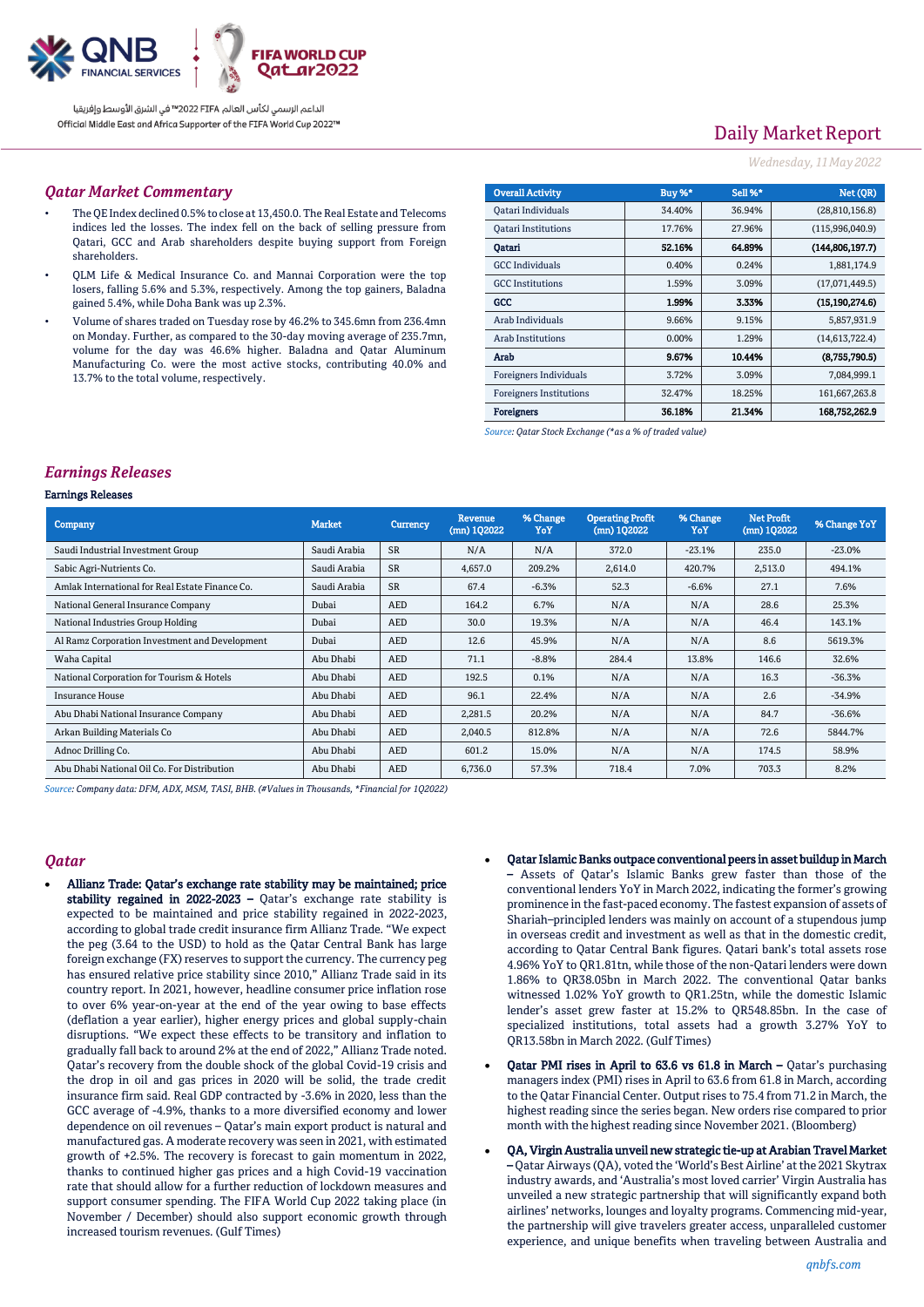

QA's global network, with convenient transit options across QA's Australian gateways and key Virgin Australia hubs, including Melbourne, Sydney, Brisbane, Adelaide and Perth. The strategic alliance will provide a critical trade and tourism boost for Australia while opening a world of new travel opportunities for both airlines' customers. The partnership agreement was announced at the start of the Arabian Travel Market in Dubai, where QA has a significant presence. QA currently operates daily flights into Melbourne, Sydney, Brisbane, and Perth as well as three weekly flights into Adelaide continuing into Auckland, New Zealand. Thanks to the new codeshare agreement, QA passengers will be able to travel seamlessly to 35 destinations on Virgin Australia's extensive domestic network, including key popular Australian tourist destinations, including Cairns, Gold Coast, Alice Springs and Broome, on a single booking. (Qatar Tribune)

- 900,000 job contracts authenticated digitally since 2020 The Ministry of Labor (MoL) has announced upgrading the employment contract authentication e-service, whereby contracts are now checked automatically within minutes of a contract authentication request. The new automated contract auditing service includes all work contracts, with the exception of work contracts for specialized professions that require auditing of professional certificates. The process of electronic auditing of contract service is subject to the criteria specified in the Labor Law and all ministerial decisions regulating the authentication of work contracts, as the new service will expedite the process, in addition to ensuring that contracts conform to all specified standards and are conducted electronically. This new service comes as part of MoL efforts to develop and expedite the authentication process, stemming from its policy for developing smart services, upgrading the system of electronic services in the labor sector, and contributing to facilitating and speeding up the delivery of services provided to its clients. (Peninsula Qatar)
- Four Seasons and Q Bayraq Real Estate Investments announce luxury development in Doha featuring private residences and serviced apartments at The Pearl-Qatar – Leading luxury hospitality company Four Seasons Hotels and Resorts continues to expand its diverse offering of hotels, resorts and residences in the Middle East with the announcement of a new project currently under construction in The Pearl-Qatar landmark development in Doha. The new property is in partnership with Q Bayraq Real Estate Investments, a specialized real estate investment development company focused on high-end projects in Qatar. "As Four Seasons continues to grow and diversify its development pipeline in the Middle East, we are proud to be part of The Pearl-Qatar development, an innovative project that will perfectly complement our existing hotel in the city," says Bart Carnahan, President, Global Business Development and Portfolio Management, Four Seasons Hotels and Resorts. "Four Seasons at The Pearl-Qatar offers a unique opportunity to be part of a community of residents and guests enjoying incredible on-site amenities and the unparalleled luxury service for which our company is renowned worldwide." Situated on a private beach and surrounded by lushly landscaped gardens and pools, the 19-storey building will offer a new level of resort-style luxury living in the heart of the city. Available for short and long-term stays, 161 fully furnished apartments ranging from one to three bedrooms will feature full kitchens, ensuite laundry and expansive living areas including outdoor terraces, all beautifully finished by Wimberly Interiors with bespoke details throughout. In addition, 84 Private Residences will be available for purchase for those looking to make Four Seasons part of their everyday lifestyle. (Bloomberg)

#### Bayanat Engineering Qatar supplies advanced meteorological systems to

QAA – Bayanat Engineering Qatar has completed an Engineering, Procurement, Installation and Commissioning (EPIC) project with the Qatar Aeronautical Academy (QAA), supplying the latest meteorological equipment to the Academy which is currently used in existing Qatar Meteorology Department (QMD), a part of Qatar Civil Aviation Authority. Supplying advanced equipment to the QAA will provide the students an advantage for further career possibilities in Qatar, ensuring that they will receive proper education and exposure to processes that will make them and their employers more successful. Bayanat Engineering Qatar which has completed the EPIC project and training now has an ongoing maintenance contract with the QAA. (Peninsula Qatar)

## Daily Market Report

*Wednesday, 11May2022*

- Ashghal invites bids for six cafes on waterfront of Doha Corniche The Supervisory Committee of Beautification of Roads and Public Places in Qatar has announced a bid to operate and lease six units to serve as cafes that provide food and beverage services. The cafes are located within three plazas on the waterfront of Doha Corniche. On this occasion, Eng. Mohammad Al Khaldi, Chairman of the Supervisory Committee of Beautification of Roads and Public Places in Qatar, pointed out that the three plazas are Al Dafna, Al Corniche, and Al Bidda plazas, where each is connected to a pedestrian underpass that connects the waterfront with Doha, and thus is easily accessible from several sides, where each pedestrian underpass from the waterfront side includes two units (cafes) with an outdoor seating that directly looks over the sea. (Peninsula Qatar
- Qatar to be first market in Mideast for Volkswagen's electric SUV ID.4 launch – People in Qatar will be the first in the Middle East to get behind the steering wheel of Volkswagen's mid-sized electric SUV 'ID.4'. German automotive giant said that Qatar will be the first market in the Middle East where ID.4 would be launched. "From Volkswagen's range of EVs, what we call the ID family, the ID.4, our mid-sized SUV, will be the first one to arrive in the Middle East. Though the complete launch might still take a bit of time, we are excited to confirm that Qatar will be the first market in the Middle East where the ID.4 will be launched," Victor Dalmau, Managing Director of Volkswagen Middle East told The Peninsula in an exclusive interview. "This year, we will be providing a fleet of the ID.4 to a key Qatari government authority. We understand electric vehicles are an important part of Qatar's achievement of its National Vision 2030 goals and we are keen to support in the Kingdom meeting these goals," he added. The automaker will also play its role in creating the sup-porting infrastructure needed for the growth of electric vehicles in the country. It will install charging stations in Qatar for electric vehicles. "We have joined efforts and are coordinating with our sister brands within the Volkswagen Group to provide a state-of-the-art EV charging infrastructure in the country. For the first units of ID.4 to be launched this year, we will be installing some charging stations," he said. (Peninsula Qatar)

#### *International*

- Fed's Waller says now is the time to 'hit it' on raising rates Federal Reserve Governor Christopher Waller said on Tuesday it is time to "hit it" on raising interest rates to deal with inflation that is too high and a labor market, with nearly two open jobs for every job seeker, that is "out of whack." "It's time to raise rates now when the economy can take it," Waller told the Economic Club of Minnesota. "Front-load it, get it done, and then we can judge how the economy is proceeding later, and if we have to do more, we're going to do more." The US central bank last week raised interest rates by half a percentage point and Fed Chair Jerome Powell signaled similar-sized rate hikes were likely at the next two policy meetings. Waller was asked why, if inflation is as high as it is, the Fed isn't raising rates even faster. "It's not a shock-and-awe Volcker moment," Waller said, referring to former Fed Chair Paul Volcker, whose battle with inflation in the early 1980s involved sharp and unexpected rate increases of as much as four percentage points at a time, and sent the economy into a sharp recession. Back then, Waller said, inflation had been building for years and the public and financial markets had little faith in the Fed's ability to control it. The current bout of inflation has only been running too high for about a year, he said. "We are on it already, and there's no backing off," Waller said. "And the other advantage is the labor market, as I said, is so strong, the economy is doing so well, this is the time to hit it." (Reuters)
- US producers undo years of efficiency gains in fight for supplies US manufacturers are finding that their main weapon to fight supply chain snarls is greater inefficiency. Industrial companies reporting earnings over the past few weeks have described steps they've taken - from acquiring trucks to move their own goods to building products that sit around on factory floors waiting for missing semiconductors -to deal with delays and shortages that have dogged them over the past year. "We want to optimize our supply chain to its fullest," said John Morikis, chief executive of Sherwin Williams Co (SHW.N), describing to analysts last month how the Cleveland-based paint maker has started using its own trucks - a much costlier route than using third-party services - to get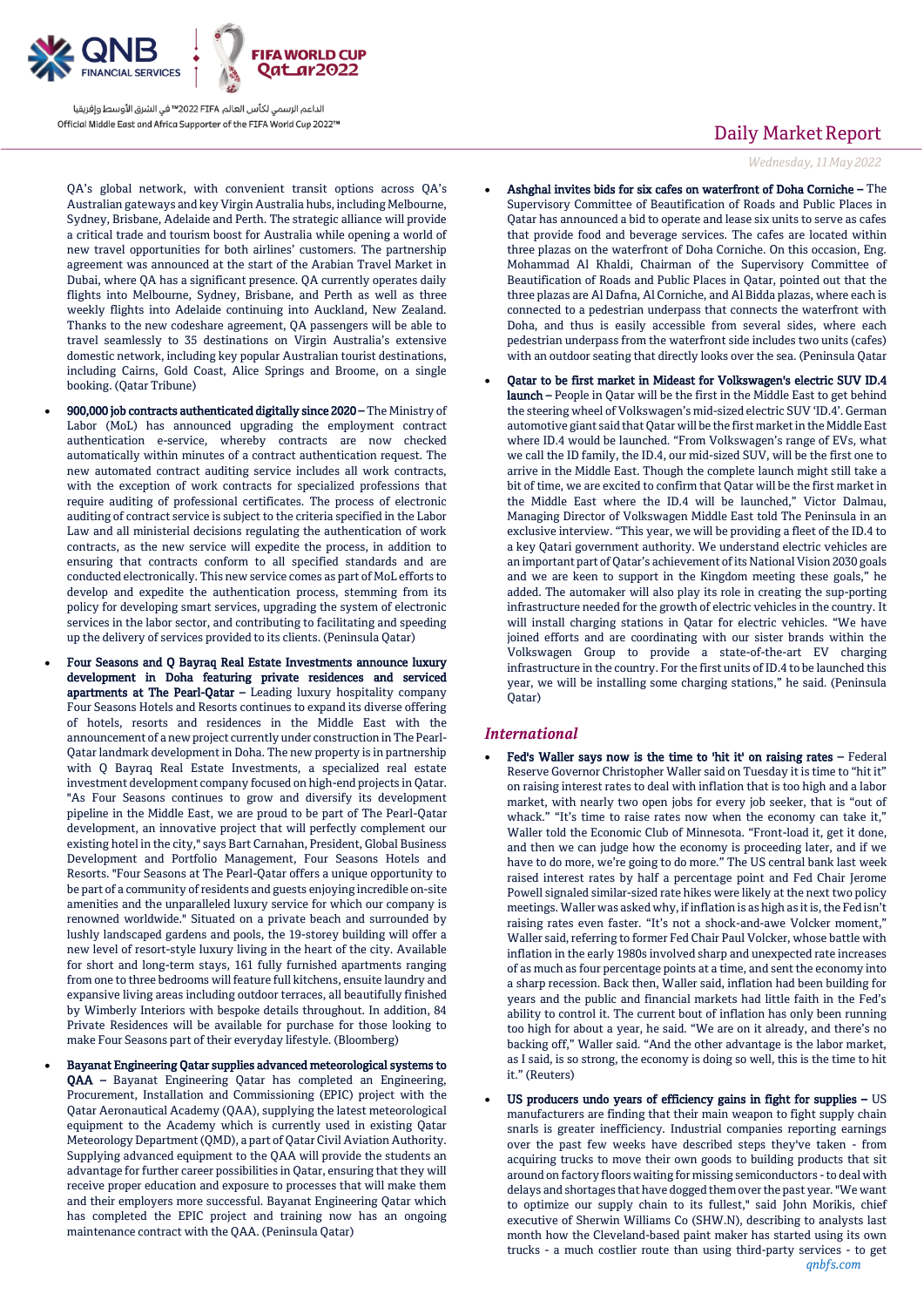

around bottlenecks in transport systems. Morikis admitted this is "less efficient," but necessary to meet surging demand. Over time, he said, he hopes "the efficiency will work its way back." There are few signs that will happen any time soon. A recent study by Royal Bank of Canada concluded that one-fifth of the global container fleet is stuck in congestion at ports around the world. The report said supply chain problems seem likely to worsen as China's COVID-19 lockdowns spread and Russia's invasion of Ukraine disrupts trade flows. Shipping products from a warehouse in China to a facility in the United States currently takes 74 days longer than what was usual pre-pandemic, according to the report. Supply problems have helped drive up inflation - making it a focal point for the Federal Reserve's efforts to cool the economy. The Fed last week raised its benchmark overnight interest rate by a half percentage point, the biggest jump in 22 years, and said it would start cutting back on its bond holdings next month as a further step in the battle to lower inflation. In recent months, Fed officials have described pandemic-related supply chain problems, compounded by a restructuring of global energy flows in the wake of Russia's invasion of Ukraine, as a force that could lead to persistent inflation. Patrick Harker, president of the Philadelphia Fed, in March described the growing realization among policymakers that global supply chains have grown too far-flung and fragile, posing risks to economies. "We thought this would go away," said Harker, as the impact of the pandemic fades. But "these waves keep hitting us and keep damaging supply chains." For decades, manufacturers pushed to develop lengthy supply lines that spanned the globe, usually targeting the least expensive sources of goods, particularly in China and elsewhere in Asia. The search for low-cost sources became a key part of "just-in-time" systems, in which companies kept only the minimum stock on hand to feed current production and emphasized flexible supply contracts and economies of scale. "I do not think we're going to pull back supply chains completely," said Cliff Waldman, the chief executive of New World Economics, an economic analysis firm that studies manufacturing trends. There are too many benefits to those global networks, he said. "We want efficiency, because higher efficiency means lower cost," he said. "But companies don't want efficiency at the expense of excessive risk." (Reuters)

 NFIB: US small business confidence steady in April – US small business confidence held steady in April after three straight monthly declines, but owners remained worried about high inflation and worker shortages, a survey showed on Tuesday. The National Federation of Independent Business (NFIB) said its Small Business Optimism Index was unchanged at a reading of 93.2 last month. The index had declined since January. Thirty-two percent of owners reported that inflation was their single most important problem in operating their business. That was the largest share since the fourth quarter of 1980 and was up a point from March. The economy is experiencing high inflation caused by shortages, massive fiscal stimulus and low interest rates. Annual inflation is rising at the fastest pace in 40 years. The Federal Reserve last week raised its policy interest rate by half a percentage point, the biggest hike in 22 years, and said it would begin trimming its bond holdings next month. The US central bank started raising rates in March. According to the NFIB survey, more owners expected business conditions to worsen over the next six months. But there are signs inflation has likely peaked. The share of owners raising average selling prices eased slightly from March's record high. That could be reinforced by the Labor Department's consumer price report on Wednesday. According to a Reuters survey of economists, the consumer price index likely rose 0.2% last month after surging 1.2% in March. That would result in the CPI gaining 8.1% in the 12 months through April after accelerating 8.5% in March. Also hinting at a peak in price pressures, the share of businesses reporting they had increased compensation fell three points to 46%. There was also a dip in the proportion intending to raise compensation over the next three months. This was despite small businesses still struggling to find workers to fill open positions. The share of owners reporting open jobs was unchanged at 47%. According to the NFIB, the worker shortages were most "acute" in the construction, manufacturing, and retail sectors. It said job openings were the lowest in the agriculture and finance sectors. The government reported last week that there were a record 11.5mn job openings across the economy at the end of March. (Reuters)

# Daily Market Report

*Wednesday, 11May2022*

- CPI, PPI: Markets look for signs of US inflation peak In the wake of the 50-basis-point interest rate hike by an increasingly hawkish Federal Reserve, markets have gyrated wildly ahead of this week's US economic data, which will be closely parsed for signs that inflation is peaking. Price growth has soared to the highest level since the early 1980s due to the collision of a post-pandemic demand boom and a gummed up global supply chain, and has stoked fears that the Fed's aggressive attempts to rein it in could lead the economy into recession. The Labor Department's jobs report on Friday provided the first potential sign of a plateau, with monthly wage growth decelerating to 0.3% from 0.5% and holding steady at 5.5% year-on-year. On Wednesday, analysts expect the consumer price index (CPI) to show a sharp pullback in monthly growth, cooling to 0.2% in April from 1.2% in March -- the biggest monthly jump in more than 16 years -- and an annual increase of 8.1%, 0.4 percentage point lower than the prior 8.5%, which was the hottest reading since December 1981. Energy and food prices were the culprit, exacerbated by fallout from the Russia-Ukraine war. "Russia's invasion of Ukraine has magnified the pace of inflationary pressures this year and the Fed can't do much about that," said David Carter, managing director at Wealthspire Advisors in New York. Energy prices posted an 11% monthly jump in March, with gasoline surging by a jaw-dropping 18.3%. Average prices at the pump hit a record high in March, according to motorist group AAA. Food eaten at home rose 1.5% on a monthly basis, and grocery prices rose by 10% year-on-year, the fastest annual growth in more than four decades. Stripping out food and energy prices, so-called "core" CPI is expected to have edged up by 0.4% last month, but cooling to 6.0% from 6.5% on an annual basis. On Tuesday, while 32% of survey participants in the National Federation of Independent Business' (NFIB) Business Optimism survey rated inflation their top concern -- a record-high reading -- fewer respondents reported raising prices and hiking wages. So far, many companies have been able to pass input costs along to their customers. In fact, the S&P 500 12-month forward profit margin is increasing. As of May 6, that figure was 13.4%, higher than the early May readings going back at least 12 years, according to Refinitiv Datastream. "Corporations have been able to pass on higher costs as demand remains strong," Carter added. "However, if the Fed's interest rate increases cool demand, companies will be unable to pass along higher costs and margins will shrink." How will the markets react to the data? The S&P 500 slipped 0.3% on April 12, when March's dire although largely expected -- CPI report was released. Any number at or below consensus on Wednesday would likely be welcomed by investors. "Under the hood, there continue to be signs that inflation, labor market tightness, and supply chain woes may all have peaked," said Yung-Yu Ma, chief investment strategist at BMO Wealth Management. "The market is in 'prove it' mode, and those early signs are still far from adequate proof to calm the markets." (Reuters)
- NY Fed: US household debt nears \$16tn, but mortgage, auto loan demand wanes – US household debt rose to a record \$15.84tn in the first quarter driven almost entirely by a \$250bn increase in home loan balances, but the rise was the smallest in a year and new mortgage and auto loan originations declined for a third straight quarter. The Federal Reserve Bank of New York's quarterly household debt report released Tuesday showed mortgage debt climbed to \$11.18tn at the end of March, and now accounts for 71% of total household debt, the highest share in roughly a decade. But new loan originations - both for home purchases and refinancing of existing mortgages - fell to \$859bn, the lowest since the second quarter of 2020. They remain, however, more than \$100bn above the pre-pandemic level of the fourth quarter of 2019. Still, the 17% drop was the largest in five years and was largely the product of a fall-off in demand for refinancing with borrowing costs climbing rapidly during the quarter as the Fed began hiking interest rates to combat inflation running at four-decade highs. Auto loan origination also dipped for a third straight quarter to \$177bn, but was the highest level for any first-quarter period in the history of the series, which dates to 2003. Car loan balances increased by \$11bn to \$1.47tn. Credit card balances eased to \$841bn from \$856bn, and student loan debt edged up to \$1.59tn from \$1.58tn. "The first quarter of 2022 saw an increase in mortgage and auto loan balances coupled with a typical seasonal decrease in credit card balances," said Andrew Haughwout, director of Household and Public Policy Research Division at the New York Fed. "However, mortgage originations declined from the historically high volumes seen in 2021, reflecting an unwinding in the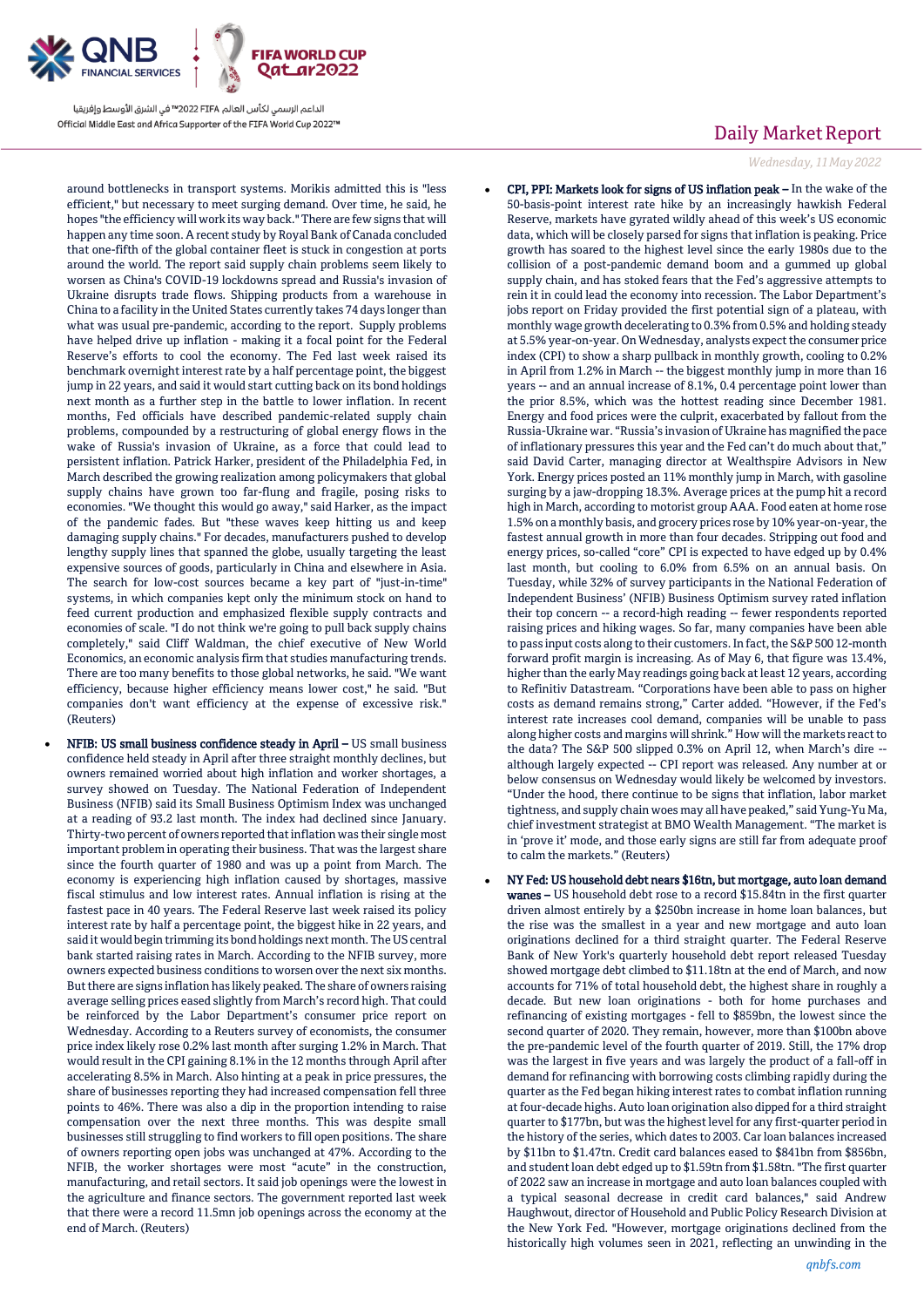

demand for refinances." The average contract rate on a 30-year fixed-rate mortgage shot up by more than 1.5 percentage points in the first three months of the year, according to the Mortgage Bankers Association. It has climbed further since, standing at 5.36% at the end of April, around the highest since 2009. MBA's weekly refinancing index stands near the lowest since 2018. Overall delinquency rates were unchanged, the New York Fed said, but the report noted a slight uptick in newly delinquent loans, defined as those behind by 30 days or less. That rate rose to 2.12% from 2.03% the prior quarter, with the highest rate appearing among autos loans, up to 5.1% from 4.96%. "Overall households are in very good shape," New York Fed researchers said on a call. "The picture overall looks very strong on the household side." (Reuters)

- Think-tank NIESR forecasts: UK to enter recession this year Britain is on course to enter a technical recession in the second half of this year and faces a big hit to living standards from surging prices, an economic thinktank said on Wednesday. The National Institute of Economic and Social Research (NIESR) forecast gross domestic product will fall by 0.2% in the third quarter and 0.4% in the last three months of the year. That would mark two consecutive quarters of contraction, a commonly used definition of recession. "Times are difficult for the UK economy," said NIESR's deputy director for macroeconomics, Stephen Millard, a former Bank of England economist. NIESR said the downturn would not count as a recession on its preferred definition - similar to that used by the United States' National Bureau of Economic Research - which requires a more sustained contraction. Last week the Bank of England forecast Britain's economy would shrink by up to 1% in the final quarter of this year and also contract over 2023 as a whole - but not that it would shrink for two consecutive quarters. NIESR estimates Russia's invasion of Ukraine will knock 1.1% or \$1.5tn off world economic output this year - roughly the equivalent of an economy the size of Australia's. NIESR cut its UK growth forecast for 2022 to 3.5% from 4.8%, and downgraded its 2023 forecast to 0.8% from 1.3% - though this is stronger than the BoE's outlook which forecast a 0.25% contraction in 2023. Consumer price inflation was likely to peak at 8.3%, lower than the BoE's forecast of more than 10% as NIESR does not expect energy prices to rise as much as the BoE does. It also sees a bigger dampener on inflation from falling output and rising unemployment. But the government should raise its main welfare benefit for the unemployed and low-paid - Universal Credit - by 25 pounds (\$31) a week to help offset surging bills, and give a 250-pound grant to the poorest 40% of households, it said. Finance minister Rishi Sunak scrapped a temporary 20-pound COVID-related increase to universal credit in October. NIESR's proposals would cost 4.2bn pounds, compared with the 20bn pounds of headroom which Sunak has relative to his self-imposed fiscal rules. Sunak said two weeks ago it would be "silly" to offer more support now and he wants to wait until later in the year when the economic outlook would be clearer. But Prime Minister Boris Johnson told parliament on Tuesday that the government would have more to say in the coming days on cost of living support. NIESR estimated around 1.5mn British households - about 5% of the total - would soon face bills for food and energy which exceed their disposable income after housing costs. "The impact on those households could easily be reduced with no deterioration in the medium-term sustainability of our fiscal position," NIESR director Jagjit Chadha said. (Reuters)
- China state planner expands draft list of sectors for foreign investment China's state planner on Tuesday solicited public opinion on 2022's draft list of sectors for foreign investment, which has been expanded to encourage foreign capital to flow into manufacturing sectors such as electronic components. The 2022 list of industries, expanded from the 2020 version, also encouraged foreign investors to look at China's northeastern, central and western regions, according to a document released by the National Development and Reform Commission. (Reuters)
- BOJ rules out widening yield band to stem Yen fall The Bank of Japan has no plan to allow long-term interest rates to move more widely around its 0% target to stem sharp falls in the Yen, a central bank executive said on Tuesday, saying such a move would be tantamount to a rate hike. The BOJ currently offers to buy unlimited amounts of 10-year Japanese government bonds (JGB) to defend an implicit 0.25% cap set around its 0% interest rate target, maintaining a dovish policy as part of efforts to reflate the economy. However, steep falls in the Yen as other economies eye rate

## Daily Market Report

#### *Wednesday, 11May2022*

hikes prompted market speculation the BOJ may widen the 50-basis-point band and tolerate further rises in long-term interest rates. "We have no plan to widen the band," BOJ Executive Director Shinichi Uchida told parliament. "Doing so would be tantamount to an interest rate hike" and therefore undesirable for the economy, he added. The remarks underscore the BOJ's resolve to maintain its massive stimulus program and keep ultra-loose interest rates, a stance that could further weaken the Yen. The Yen hit a fresh 20-year low of 131.34 per dollar on Monday, before recovering to around 130.10 on Tuesday, as the BOJ policy runs counter to a global shift toward monetary tightening. Central banks in the United States, Britain and Australia raised rates last week. Still, Uchida said recent sharp moves in the Yen were undesirable, a view echoed by Finance Minister Shunichi Suzuki. "Stability is important and rapid moves as seen recently are undesirable," Suzuki told a briefing on Tuesday, repeating recent verbal warnings to keep sharp Yen falls in check. He said Japan will closely communicate with the United States and other Group of Seven (G7) countries in any actions it takes in response to a rapidly weakening Yen. He declined to comment, when asked in parliament whether Japan could intervene in the currency market to stem Yen falls. G7 countries have agreed that exchange rates should be determined by markets, that disorderly movements can hurt economies, and that countries will consult on any actions they take in currency markets. Once welcomed for its boost to exports, a weak Yen has emerged as a source of concern for Japanese policymakers as it inflates already rising import costs for fuel and raw material. However, despite complaints by lawmakers, BOJ Governor Haruhiko Kuroda has stressed a weak Yen is beneficial for the economy and will not trigger a rate hike. (Reuters)

#### *Regional*

- Germany relaunches GCC promotions The German National Tourist Board is relaunching two local culture and nature campaigns during the Arabian Travel Mart this week to reach out to GCC travelers. The highly successful campaigns 'German Local Culture' and 'Embrace German Nature' form a compelling tourism proposition that reflects authentic, local experiences in urban destinations while shining a light on rural areas and their sustainable tourism. "We want to inspire GCC travelers. Germany is a diverse destination and ideal for longer holidays for the culturally minded families and those who enjoy outdoor pursuits and natural beauty," said German National Tourist Office director of sales & marketing for the GCC, Yamina Sofo. After more than two years of travel restrictions, Germany is once again becoming a popular destination for GCC Nationals. GCC nationals booked 518,516 overnight stays in Germany during 2021, an 82.3% increase over 2020. In December 2021 alone, despite the outbreak of the Omicron variant, Germany recorded over 54,493 overnight stays from the GCC region, an increase of 335%, compared with the same period in 2020. (Bloomberg)
- AOIC announces IPO, listing on Saudi Exchange's Main Market Abdullah Al Othaim Investment Company (AOIC), a leading mall, entertainment, fashion and F&B operator in KSA, will offer 30mn ordinary shares through an initial public offering (IPO) and list them on Saudi Exchange's Main Market. The Capital Market Authority (CMA) has approved on March 2022 the company's application for the offering, representing 30% of its issued share capital, by way of sale of existing shares by the company's current shareholders, Abdullah Al Othaim Markets Co and Abdullah Saleh Al Othaim (Current Shareholders or Selling Shareholders). The final offer price of the offer will be determined at the end of the book-building period. (Zawya)
- Okadoc appoints new Chief Executive Officer of Saudi Arabia Okadoc, the one-stop-shop patient engagement platform, is strengthening its foundations in Saudi Arabia with the appointment of Rafat Taher as Saudi-based CEO. Taher joins Okadoc with over 15 years of leadership across the sector. Prior to joining Okadoc, he occupied senior positions in both the public and private sectors, including CEO of VPS Saudi Arabia, CEO of One Healthcare group, managing director of healthcare and life sciences at Saudi Arabian General Investment Authority (SAGIA), chairman of the critical care department at King Saud University College of Medicine and serving as an advisor to the Saudi Ministry of Health, Vision Realization program and the National Digital Transformation Unit. Taher will bring that depth and knowledge of the healthcare sector to lead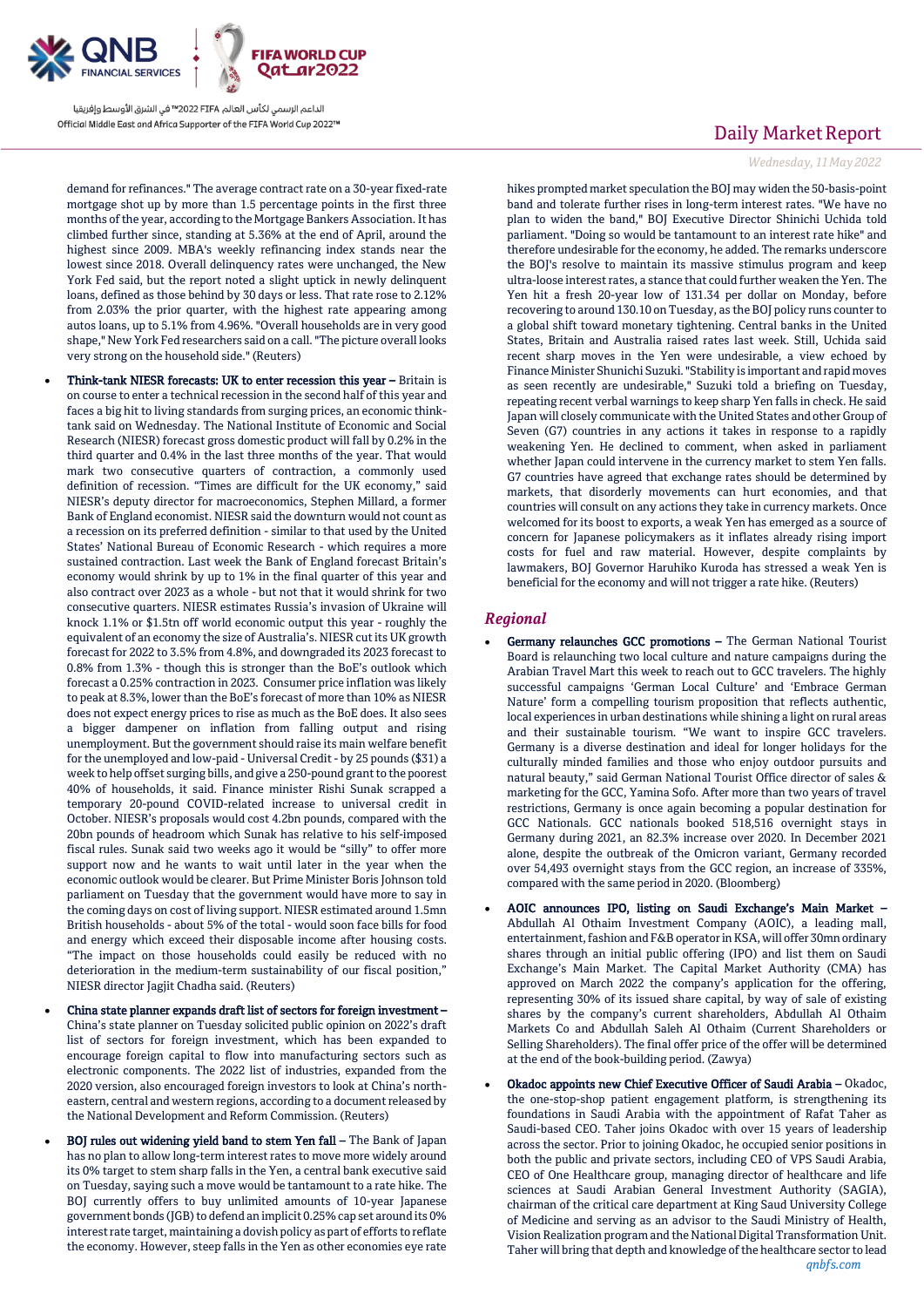

the strategic growth of Okadoc across the Kingdom, building on the company's strong record of success while also catering to the needs of Saudi's healthcare sector. In line with Vision 2030 objectives, Okadoc Saudi strategy aims to facilitate access and improve quality and efficiency of healthcare services, promote prevention of health risks, and enable full and healthy lives. (Bloomberg)

- Accelerated asset sales by GREs in GCC: Saudi Arabia, UAE lead the pack – Key Gulf Cooperation Council (GCC) governments, particularly Saudi Arabia and the United Arab Emirates (UAE), are accelerating the sale of minority stakes in government-related entities (GREs), which has been supporting the capital market activity in the region. Both governments have also made a slew of recent announcements about several more to come. These are supportive measures which we believe will help in further developing the debt and equity markets of the countries, creating revenue generation opportunities for the individual governments, and increasing market transparency and the overall corporate governance practices. The large economic footprint of governments and their related entities in key sectors is a common feature of GCC countries. The increased participation of large GREs in the capital markets may not only create momentum for the capital markets, but also provide institutional investors access to key strategic sectors of the region – such as oil and gas, and utilities, among others – while further increasing investor interest for the region. Under Vision 2030, the Kingdom of Saudi Arabia is working on diversifying away from oil by promoting the development of the private sector via investments in tourism, energy, and industry among others, and further deepening its capital markets. (Bloomberg)
	- Saudi, UAE ministers sound alarm over world's dwindling energy capacity – The oil ministers of Saudi Arabia and the United Arab Emirates warned that spare capacity is decreasing in all energy sectors, as products from crude to diesel and natural gas trade near record highs in the wake of Russia's invasion of Ukraine. "I am a dinosaur, but I have never seen these things," Saudi minister Prince Abdulaziz bin Salman, who's been attending Opec meetings since the 1980s, said on Tuesday at a conference in Abu Dhabi, referring to the recent surge in prices for refined products. "The world needs to wake up to an existing reality. The world is running out of energy capacity at all levels." The comments came in the same week that retail US gasoline prices rose to a record. The minister made similar remarks on Monday, saying that a lack of investment in energy production and refining was leading to costlier fuel. The prince's UAE counterpart, Suhail al-Mazrouei, said on the same panel that without more investment across the globe, Opec+ wouldn't be able to guarantee sufficient supplies of oil when demand fully recovers from the coronavirus pandemic. Saudi Arabia and the UAE are among the few producers investing in greater output. They're spending billions of dollars to raise their crude capacity by 2mn barrels a day between them by the end of this decade. Most others are struggling to get funding as shareholders and governments encourage a shift from fossil fuels to renewable energy. Still, for now there's no shortage of oil and thus no need for Opec+ to accelerate its gradual production increases, according to al-Mazrouei. (Gulf Times)
	- UAE: New digital bank Wio gets Central Bank license, appoints senior leadership – Wio Bank – an integrated digital banking platform – has announced the appointment of Salem Al Nuaimi as Chairman of the Board and Jayesh Patel as chief executive officer. The appointments come after the license approval by the Central Bank of the UAE. Wio is jointly owned by Abu Dhabi Holding Company (ADQ), Alpha Dhabi, Etisalat, and First Abu Dhabi Bank (FAB) with an initial capital of Dh2.3bn. As Chairman for Wio, Al Nuaimi will be keenly involved in shaping the platform. "I am very happy to join the very strong and capable team that is working behind the scenes to bring this innovative digital banking journey to customers in the UAE," Al Nuaimi said. "The aim is to make banking convenient, transparent, and intuitive, and create a better future for our customers by transforming the way they bank in the region," Jayesh Patel said. With a vision to simplify banking services for consumers in the country, Wio aims to build its financial and non-financial capabilities by teaming up with other FinTech start-ups and leaders in the field to offer customers a fully digital banking experience delivered seamlessly. (Zawya)
- UAE: New 1,500MW solar plant in Abu Dhabi to power 160,000 homes A new solar plant with 1,500-megawatt (MW) capacity will be developed

# Daily Market Report

*Wednesday, 11May2022*

in Abu Dhabi, a top official said during the World Utilities Congress held in the Capital. Emirates Water and Electricity Company (EWEC) – a leading company in the integrated coordination of planning, purchasing and supply of water and electricity across the UAE – invited developers or developer consortiums to submit an expression of interest (EOI) for the development of a new solar photovoltaic (PV) independent power project to be located in the Ajban area of Abu Dhabi. Al Ajban Solar PV will be the third world-leading large-scale utility solar PV project to be developed by EWEC after the successful closings of Noor Abu Dhabi and Al Dhafra Solar PV. It will provide 1,500 MW of power generation capacity and play a pivotal role in supporting the UAE's sustainability goals. It will generate enough electricity for approximately 160,000 homes across the UAE. Once commercially operational, it is expected to reduce Abu Dhabi's CO2 emissions by more than 2.4mn tonnes per year. (Zawya)

- UAE, Greece trade exchange increased by 67% in 2021 The value of trade exchange between the UAE and Greece increased by 67%, amounting to over AED2bn, compared to AED1.2bn in 2020, according to the figures from the Federal Competitiveness and Statistics Centre (FCSC), in 2021. The figures also showed that the top five commodities imported from Greece in 2021 included petroleum and oils obtained from minerals worth AED510mn, tobacco valued at AED134mn, aluminum sheets and plates at AED77mn, building stones at AED67mn, and medicines at AED65mn. Raw aluminum topped the list of top five commodities exported to Greece last year, valued at AED244mn, while telephones, including telephones for cellular networks or other wireless networks, topped the list with a value of AED124mn. (Zawya)
- Emirates hopes to start repaying Dubai's \$4.1bn in COVID-19 aid The chairman of Emirates said on Monday he hoped the airline would this financial year start to pay the Dubai government back the \$4.1bn in state assistance it received during the pandemic. Sheikh Ahmed bin Saeed Al-Maktoum said the repayments would be made via dividend distribution to its government owner. He declined to say how much the airline could repay this fiscal. (Zawya)
- A joint cooperation agreement between Venice and All Details to support the launch of start-ups in the UAE and the Middle East – Venice Group for Management Consulting and All Details for Public Relations and Media Consulting signed a unique joint cooperation agreement, working to support and support the launch and prosperity of companies in the UAE and the Middle East, where the two companies will provide a new advisory service aimed at contributing to building the identity of small and emerging companies that wish to start their businesses Or develop it in the UAE and the Middle East, and it will provide the most important tools that will help it make this launch and make the most of the many opportunities that characterize the UAE and the Middle East alike, especially in the post-Expo 2020 Dubai phase. This cooperation arose between the two largest media organizations in the field of media and management consultancy in the Middle East and the Gulf Cooperation Council countries in order to develop the concept of management and media consultancy and provide the basic capabilities and professional and entrepreneurial skills necessary for the success of emerging companies and consolidating their identity in the field of business in the region, as this agreement will bring together Between the experience of entrepreneurship for a group Venice. The unique regional understanding and media expertise of organizational details. Headquartered in Dubai and has been operating in the GCC market for more than fifteen years. (Bloomberg)
- GDP of Fujairah reached \$6bn: Statistical Yearbook 2021 The GDP of the Emirate of Fujairah reached AED 22bn while the Consumer Price Index (CPI) stood at 107.03, according to estimates by the Fujairah Statistics Centre (FSC). The Statistical Yearbook of Fujairah 2021, which contains 15 chapters of vital sectors' figures, put the total population of the Emirate of Fujairah at 302,418 people. Foreign direct trade stood at AED3,750mn and amounted to AED6,467mn through the emirate's free zone, the Yearbook said. Figures showed that the emirates hotel establishments welcomed 834,152 guests and flights through Fujairah International Airport totaled 12,758. The emirates houses 14 banks and 11 money exchange houses. Workforce in both federal and local governments stood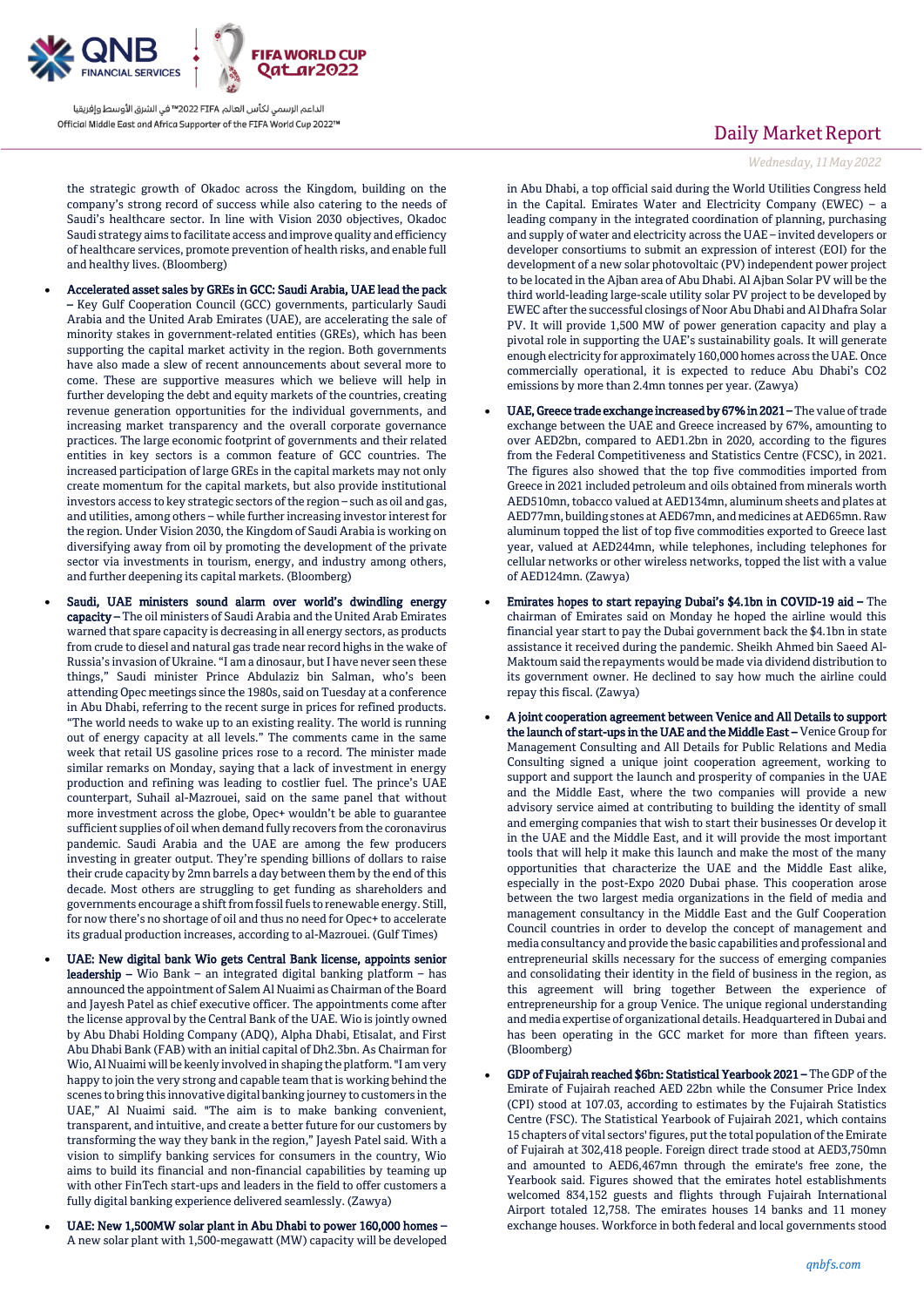

Daily Market Report

*Wednesday, 11May2022*

at 16,607. There were 68 public and private schools with a student body of 43,635. (Zawya)

- Al Ameen Service launches 'WeGotYourBack' campaign in cooperation with Digital Dubai – Digital Dubai has joined forces with Al Ameen Service to address issues ranging from reporting cybercrime, blackmail or matters related to security and social services, as part of its efforts to support social prosperity and improve living standards. The campaign titled 'WeGotYourBack' aims to raise awareness and educate all segments of society to reach out to Al Ameen Service as a direct and confidential channel of communication to community members in Dubai. The campaign addresses several themes, most notably raising awareness on the dangers of blackmailing, and encouraging victims to report such incidents to Al Ameen Service accounts through social media channels. with an emphasis on observing the complete confidentiality and privacy of community members. (Zawya)
- China's iCOOL sets up a US\$10.7mn manufacturing facility in Bahrain KKC Industries WLL (iCOOL), a Chinese manufacturer of heating, ventilation and air conditioning (HVAC) products has launched a US\$10.7mn manufacturing facility in Bahrain. Through its operations in Bahrain, iCOOL will produce and export air conditioning insulation pipes to the Middle East, US, and European markets, utilizing Bahrain's strategic location and duty-free trade through its FTAs with 22 countries around the world, including the first ever US FTA with a GCC member. As an HVAC manufacturer, iCOOL serves customers from 130 countries with an annual revenue of US \$420mn. Approximately 80% of the machinery used by iCOOL is designed and developed by the company, which allows iCool to operate at 10% higher capacity than its peers. (Bloomberg)
- Oman's commerce minister to visit India from 10-14 May to discuss economic ties – A 48-member delegation including senior officials and business representatives from Oman led by their commerce minister H.E. Qais bin Mohammed al Yousef will visit India from 10-14 May to discuss economic ties, the commerce and industry ministry on Tuesday said. The visit comes in the backdrop of the India-UAE trade deal and trade talks with Gulf Cooperation Council (GCC) countries, an alliance of six Middle Eastern countries, of which Oman is a part of. The 48-member delegation includes senior officials and business representatives from areas spanning health, pharmaceuticals, mining, tourism, telecommunication, energy, shipping and real estate, the ministry said according to a statement. "During the visit, senior officials from both sides would be participating in the 10th Session of the India-Oman Joint Commission Meeting (JCM) to be held on 11 May 2022 in New Delhi," the ministry said. (Bloomberg)
	- Oman logs 25% drop in output of refinery industries Oman's refineries and petroleum industries' production declined by 25% by the end of March 2022 compared to March 2021, mainly due to the transfer of the outline to the Sohar 2 Refinery since February 2022. The production of standard grade petrol (M-91) by Omani refineries increased by 27.2% at the end of March 2022 to stand at 2,865,100 barrels, compared to the same period in 2021 when it stood at 2,252,100 barrels, reported Oman News Agency (ONA), citing data issued by the National Centre for Statistics and Information (NCSI). Sales of petrol (M-91) stood at 2,912,300 barrels, while its exports dropped by 0.7% to reach 363,500 barrels. (Zawya)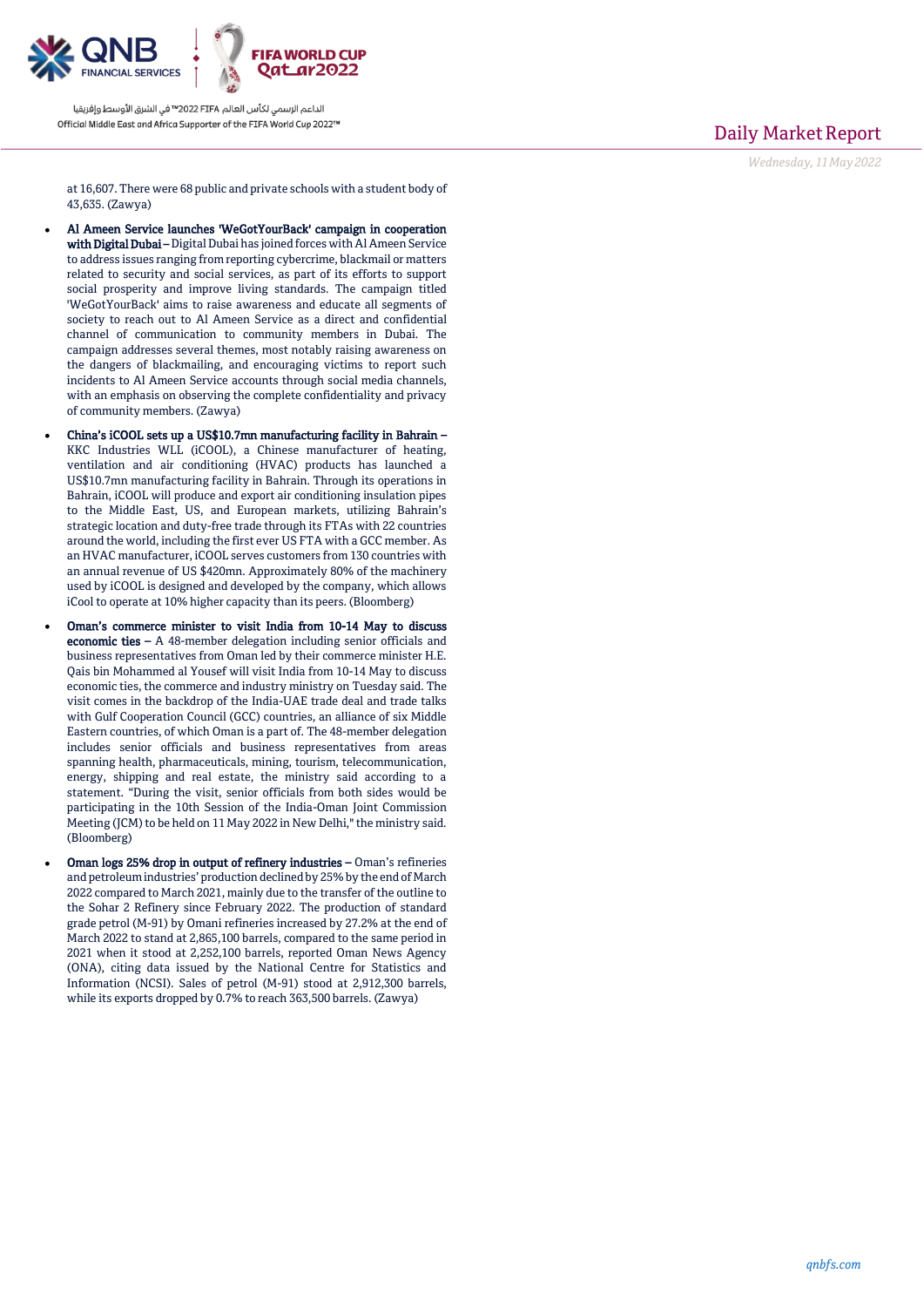

# Daily Market Report

*Wednesday, 11May2022*

### *Rebased Performance*



*Daily Index Performance*



### Asset/Currency Performance Close (\$) 1D% WTD% YTD% Gold/Ounce 1,838.27 (0.9) (2.4) 0.5 Silver/Ounce (8.8) (8.8) (8.8) (8.8) (8.8) (8.8) (8.8) (8.8) (8.8) (8.8) (8.8) (8.8) (8.8) (8.8) (8.8) (8.8) ( Crude Oil (Brent)/Barrel (FM Future) 102.46 (3.3) (8.8) (3.8) (8.8) 31.7 Crude Oil (WTI)/Barrel (FM Future) 99.76 (3.2) (9.1) 32.6 Natural Gas (Henry Hub)/MMBtu 81.3 LPG Propane (Arab Gulf)/Ton 122.50 (1.0) (1.0) (4.1) (4.1) 9.1 LPG Butane (Arab Gulf)/Ton (10.6) (224.50 (0.4) (0.4) (3.3) (4.3) (4.3) (10.6) Euro (0.2) (7.4) (8.2) (7.4) (8.2) (8.2) (7.4) (8.5) (8.3) (7.4) (8.2) (7.4) (7.4) (7.4) (7.4) (7.4) (7.4) (7.4) (7.4) (7.4) (7.4) (7.4) (7.4) (7.4) (7.4) (7.4) (7.4) (7.4) (7.4) (7.4) (7.4) (7.4) (7.4) (7.4) (7.4) (7.4) Yen  $13.4$  (0.1)  $13.4$ GBP  $1.23$   $(0.1)$   $(0.3)$   $(0.3)$   $(9.0)$ CHF  $(8.4)$  $\text{AUD} \quad \hspace{1.6cm} (2.0) \quad \hspace{1.6cm} (3.5)$ USD Index  $0.3$  |  $0.3$  |  $0.3$  |  $0.3$  |  $0.3$  |  $0.3$  |  $0.3$  |  $0.3$  |  $0.3$  |  $0.3$  |  $0.3$  |  $0.3$  |  $0.3$  |  $0.3$  |  $0.3$  |  $0.3$  |  $0.3$  |  $0.3$  |  $0.3$  |  $0.3$  |  $0.3$  |  $0.3$  |  $0.3$  |  $0.3$  |  $0.3$  |  $0.3$  |  $0.$ RUB 118.69 0.0 0.0 58.9 58.9 58.9  $\,$ BRL  $0.19$   $0.19$   $0.5$   $0.5$   $(1.0)$   $(1.0)$   $8.5$

*Source: Bloomberg*

| <b>Global Indices Performance</b>                                                   | Close         | 1D%*  | WTD%* | YTD%*  |
|-------------------------------------------------------------------------------------|---------------|-------|-------|--------|
| <b>MSCI World Index</b>                                                             | 2,677.25      | 0.2   | (3.1) | (17.2) |
| DJ Industrial                                                                       | 32,160.74     | (0.3) | (2.2) | (11.5) |
| S&P 500                                                                             | 4,001.05      | 0.2   | (3.0) | (16.1) |
| NASDAQ 100                                                                          | 11,737.67     | 1.0   | (3.4) | (25.0) |
| STOXX 600                                                                           | 420.29        | 0.3   | (2.6) | (20.3) |
| <b>DAX</b>                                                                          | 13,534.74     | 0.8   | (1.3) | (20.7) |
| <b>FTSE 100</b>                                                                     | 7,243.22      | 0.1   | (2.3) | (10.8) |
| <b>CAC 40</b>                                                                       | 6,116.91      | 0.1   | (2.6) | (20.9) |
| Nikkei                                                                              | 26,167.10     | (0.5) | (3.0) | (19.6) |
| <b>MSCI EM</b>                                                                      | 1,007.22      | (0.7) | (2.4) | (18.2) |
| <b>SHANGHAI SE Composite</b>                                                        | 3,035.84      | 1.0   | 0.1   | (21.3) |
| <b>HANG SENG</b>                                                                    | 19,633.69     | (1.8) | (1.8) | (16.6) |
| <b>BSE SENSEX</b>                                                                   | 54,364.85     | (0.0) | (1.3) | (10.0) |
| Bovespa                                                                             | 103,109.94    | (0.7) | (3.8) | 6.2    |
| $RTS*$<br>the common contract of the common common<br>and the state of the state of | 1,088.02<br>. | 0.0   | 0.0   | (31.8) |

*Source: Bloomberg (\*\$ adjusted returns, \*Market was closed on May 10, 2022)*